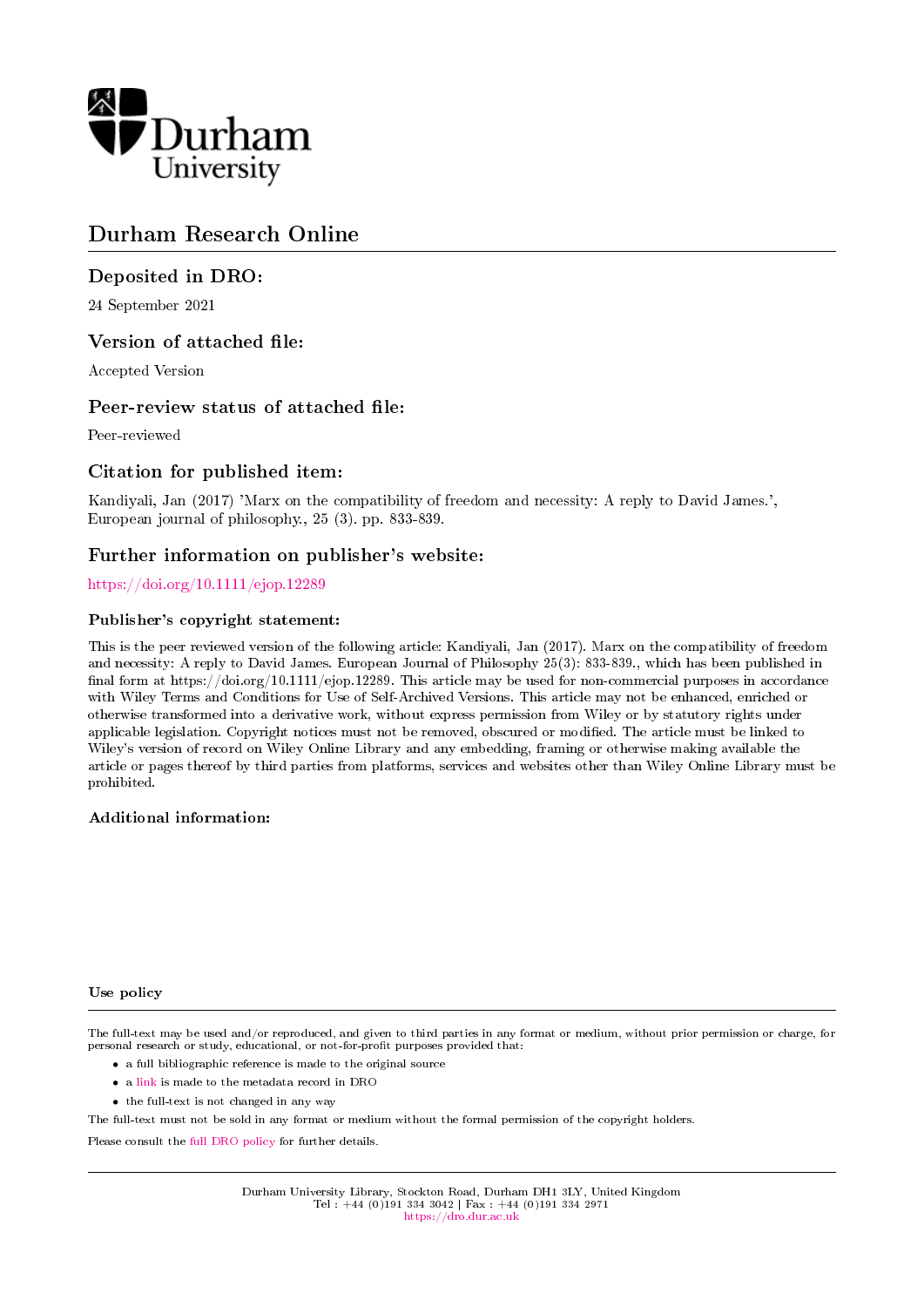### **Marx on the Compatibility of Freedom and Necessity: A Reply to David James**

### **Jan Kandiyali**

**Abstract:** *In a recent paper David James argues for a new understanding of the compatibility of freedom and necessity in Marx's idea of a communist society. According to James, such compatibility has less to do with anything distinctive about the nature of labour and more to do with how communist producers organize the sphere of material production. In this paper, I argue that James provides a nuanced and plausible account of one part of Marx's story of the compatibility of freedom and necessity in communist society but that his account misses another, and, in my view, more fundamental part of the story. The part I have in mind centres on Marx's claim that communist producers achieve their freedom through the performance of necessary labour – by helping others to satisfy their needs. I argue that Marx is committed to a stronger claim than James wishes to make – namely, that freedom and necessity are not merely compatible, but that participation in the realm of necessity is required for human freedom.*

It is a distinctive feature of Marx's thought that he does not think that the fact that work is a matter of necessity – something that must be done if the human species is to reproduce itself – precludes its being free. Indeed, one of the good things about a future communist society, on Marx's brief account of it, is that it will create the conditions whereby the performance of necessary labour will take on this free character.<sup>1</sup>

However, two aspects of Marx's views on freedom and necessity have generated significant discussion among Marx's commentators. The first concerns the issue of the continuity of Marx's thought on these matters.<sup>2</sup> All commentators agree that Marx, at some point in his life, held the view that freedom and necessity are compatible. But was his optimistic belief in compatibility unwavering? According to the 'standard story', the early Marx held the view that freedom and necessity are compatible, but as he got older and learned more about economics, he instead argued that real freedom can only be achieved outside the working day. Strong exegetical evidence for this interpretation is often thought to come from a wellknown passage in the third volume of *Capital*, where Marx describes work as inescapably belonging to a 'realm of necessity' and contrasts it with the 'true realm of freedom' that exists beyond it (Marx 1998: 807). While this account has generally held sway, however, other commentators have argued that Marx remained committed to the view that freedom and necessity are compatible in his later years, and that there is no change of views on this matter. Key to their argument is a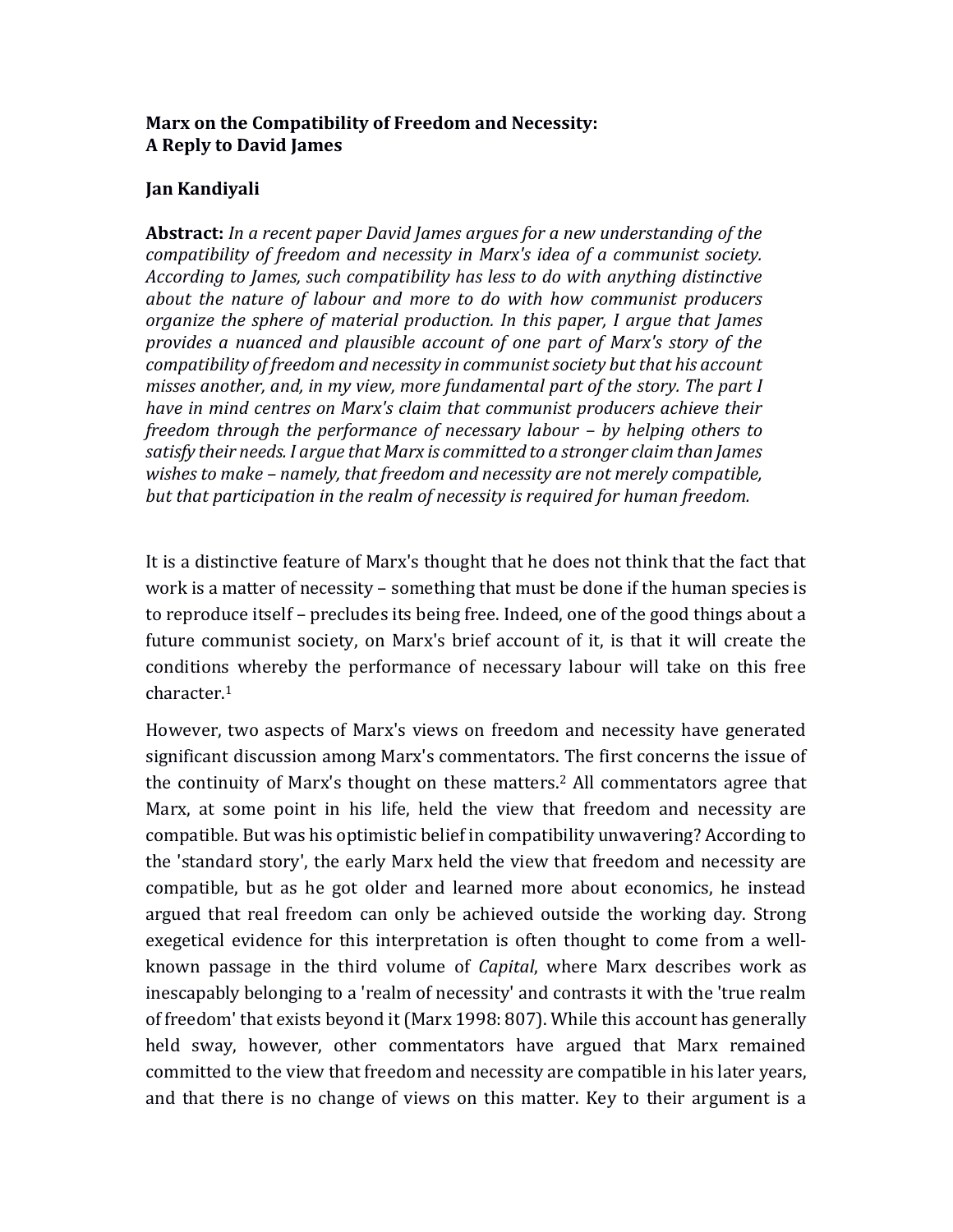reinterpretation of the well-known passage from the third volume of *Capital* mentioned above, according to which while the highest form of freedom can only achieved outside the working day, there are still important forms of freedom to be had in necessary labour in a communist society. In previous work I have argued for an alternative to these two positions (Kandiyali 2014). In my view, we find in Marx's writings two models of freedom and necessity, but these two models cannot be understood in terms of a shift from the early to the later Marx as the 'standard story' suggests. Rather, Marx moves between these two models throughout his writings. It is an oscillation rather than a decisive shift.

The second problem, which has received less concerted attention than the first, concerns the manner in which Marx conceives of the compatibility of freedom and necessity in a communist society. It is this second problem to which David James has recently provided a detailed and philosophically sophisticated response (James 2017). James' distinctive idea is that it is not anything distinctive about the nature of labour that enables freedom to emerge within the realm of necessary, but rather the way communist producers organize the sphere material production. As he puts it, '[e]ssentially, it is the way in which production is organized by the workers themselves, rather than the activity of working taken by itself, that allows some room for freedom in the realm of necessity, and thus the possibility of working in conditions that are most appropriate to, and worthy of, human nature' (James 2017: 3).

In this paper, I argue that James provides a nuanced and plausible account of one part of Marx's story of the compatibility of freedom and necessity in communist society but that his account misses another, and, in my view, more fundamental part of the story. The part I have in mind centres on Marx's claim that communist producers achieve their freedom *through* the performance of socially necessary labour – by helping others to satisfy their needs. I argue that Marx is committed to a stronger claim than James wishes to make – namely, that freedom and necessity are not merely compatible, but that participation in the realm of necessity is required for human freedom.

## **James on Freedom and Necessity**

Before I discuss James' explanation of the compatibility of freedom and necessity in Marx's idea of a communist society, I begin with a brief discussion of how commentators before him sought to explain this compatibility.

According to Sean Sayers, Marx's answer to the question of how freedom and necessity are compatible in communist society has to do with the difference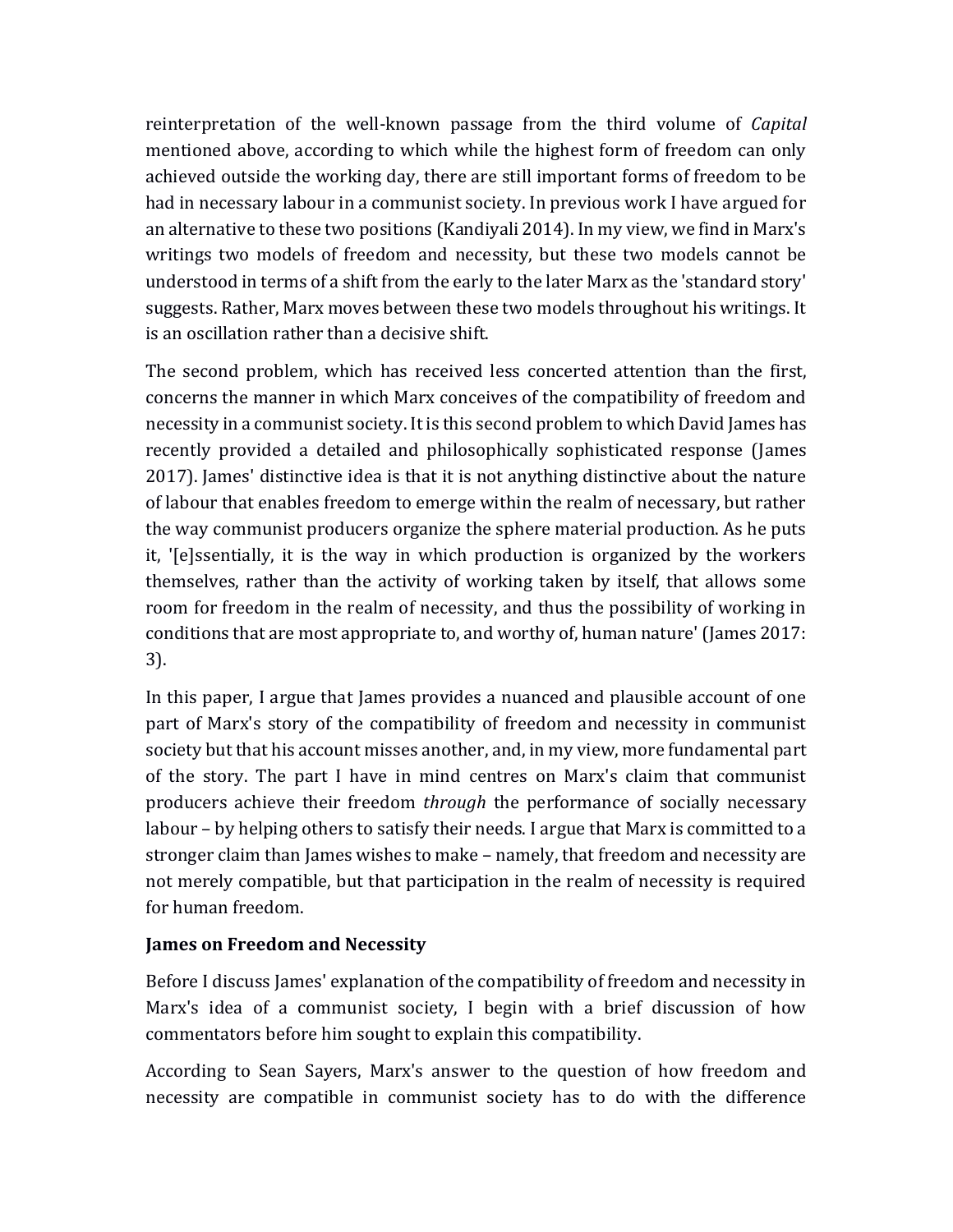between animal and human production (Sayers 2011: 65-69). The basic point is that animals only produce when their immediate needs compel them to do so, whereas human beings produce even in the absence of need. Of course, labour in the realm of necessity is directed at needs, and so not fully free. However, it can still be said to manifest a degree of freedom in contrast to animal production, in that workers do not simply consume whatever is present in their environment to satisfy their own needs but work upon an object to satisfy the future needs of others.

While Sayers' account may provide a plausible explanation for why human activity is free in a way that an animal's is not, however, it does not adequately explain the difference between capitalism and communism. For even the most hateful alienated labour under capitalism involves working upon an object for future needs, rather than immediately consuming it. And yet, Marx would not want to describe such labour as anything more than minimally free. Thus Sayers' account fails to capture the way that a specifically communist society enables freedom to emerge in necessary labour.

Aiming to rectify this problem in Sayers' account and provide a plausible explanation of Marx's view in the third volume of *Capital*, where he talks of both freedom in the 'realm of necessity' and freedom in the 'true realm of freedom', in my earlier paper I made a distinction between two different concepts of freedom – both of which could be described as variants of positive freedom, and both of which can only be achieved in a communist society (Kandiyali 2014: 108-110). The first of these freedoms is collective self-determination, and it consists in future individuals rationally regulating the sphere of production that satisfies their needs, rather than being dominated by the 'blind force' of nature (as in pre-capitalist modes of production) or the market (as under capitalism). The second of these freedoms is individual self-realization, which consists in the development of essential human powers and capacities. My suggestion was that we can explain Marx's position in the third volume of *Capital* in terms of this distinction: while Marx typically holds that labour is required for individual self-realization, in the third volume of *Capital,* by contrast, he argues that although labour in the realm of necessity can be a realm of collective self-determination, it cannot, for reasons I found unpersuasive, be a realm of individual self-realization.

While James is sympathetic to my distinction between two concepts of freedom, he criticizes it for being 'too clear-cut' (James 2017: 3). In particular, 'although collective self-determination is indeed a characteristic feature of the realm of necessity in communist society, self-realization is, to some extent, also a characteristic feature of it' (James 2017: 3). Thus in James' view, it is not 'a matter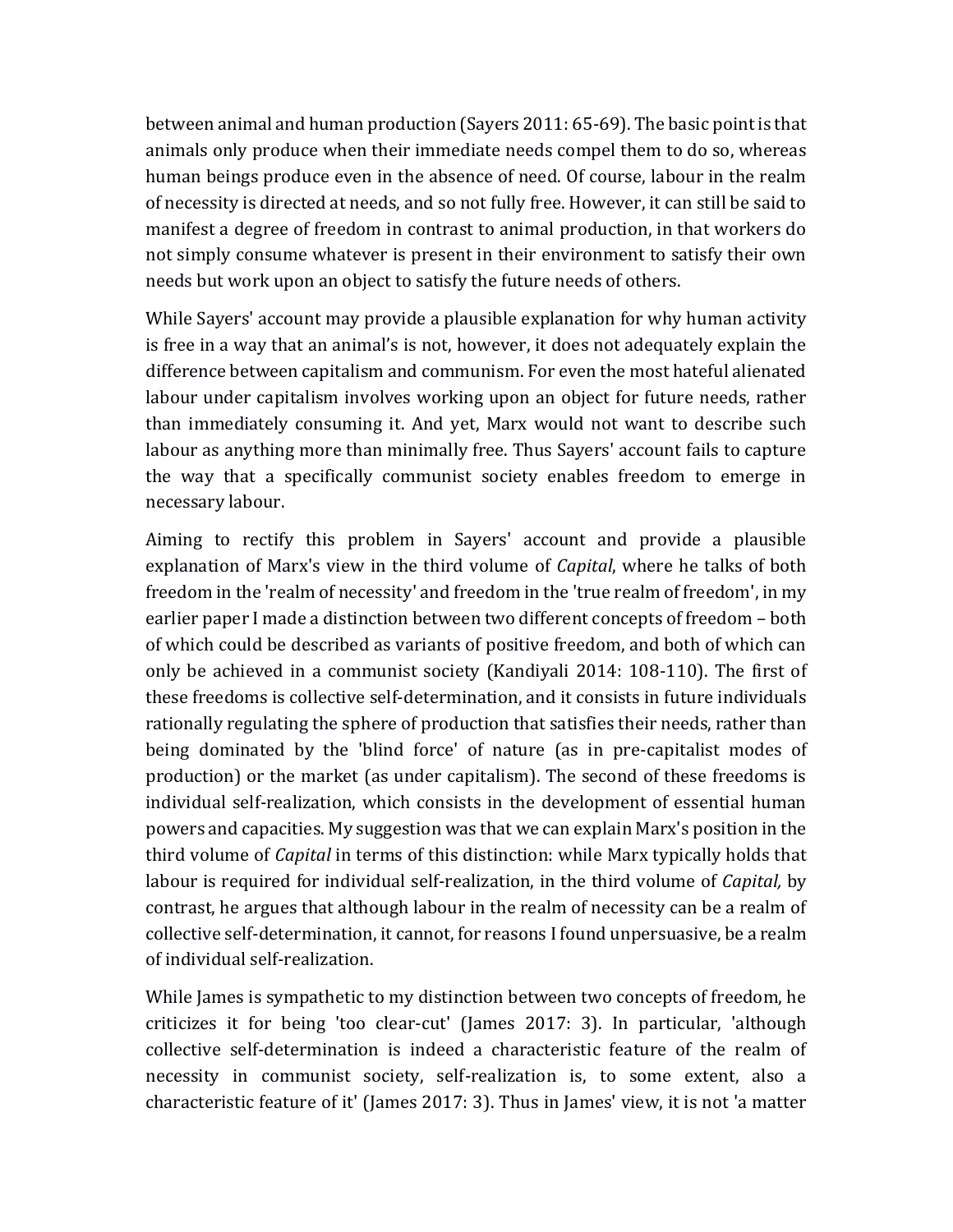of either collective self-determination or individual self-realization'; rather, 'selfdetermination and self-realization...are to varying degrees all present in the realm of necessity as it would be in a communist society' (James 2017: 4). As a result, James contends that his less rigid account of Marxian freedom 'paves the way for a more nuanced view of the differences between freedom in the realm of necessity...and freedom in the true realm of freedom' (James 2017: 4).

To see how it does this, we can begin with James' account of how the realm of necessity can be said to be a realm of self-determination – or as he calls it, 'autonomy' or 'moral freedom' (James 2017: 5). Quoting Rousseau's famous remark that 'the impulsion of appetite alone is slavery, whereas obedience to the law one has prescribed to oneself is freedom', James argues that Marx can be seen to follow Rousseau in thinking that freedom and constraint are only compatible when the constraint in question can be said to derive from the willing agent herself. Now in the case of labour it might be hard to see how this condition could be met, since here the constraint seems to necessarily comes from an external source – namely the necessity of having to work to satisfy human needs. However, because a communist society is one in which workers 'agree among themselves how the production process should be organized and carried out', then although aspects of production may remain determined by 'necessity and mundane consideration', there might be some room for self-determination in the sphere of production. For instance, individuals might collectively decide 'who does what and when, how long each person works each day', as well as 'what to produce in what quantity, given the existence of certain social needs' (James 2017: 14). Thus in James' view, collectively deciding on matters like these 'allows us to speak of constraints to which individuals are subject that have their source in these individuals' own wills, even though these constraints at the same time have a source which is independent of their wills' (James 2017:15).

If the first step in James' reconstruction of the compatibility of freedom and necessity in Marx's idea of a communist society involves the idea that the organization of production by the workers allows some room for selfdetermination, the second involves the idea this organization can also be said to offer some degree of self-realization. The basic idea is that the organization of production by the workers involves the exercise and development of certain distinctly human powers and capacities, such as the capacity to deliberate and engage in acts of self-direction. Thus as James puts it, there is an 'internal relation between the exercise and development of distinctly human capacities (selfrealization) and the act of organizing production in association with others (self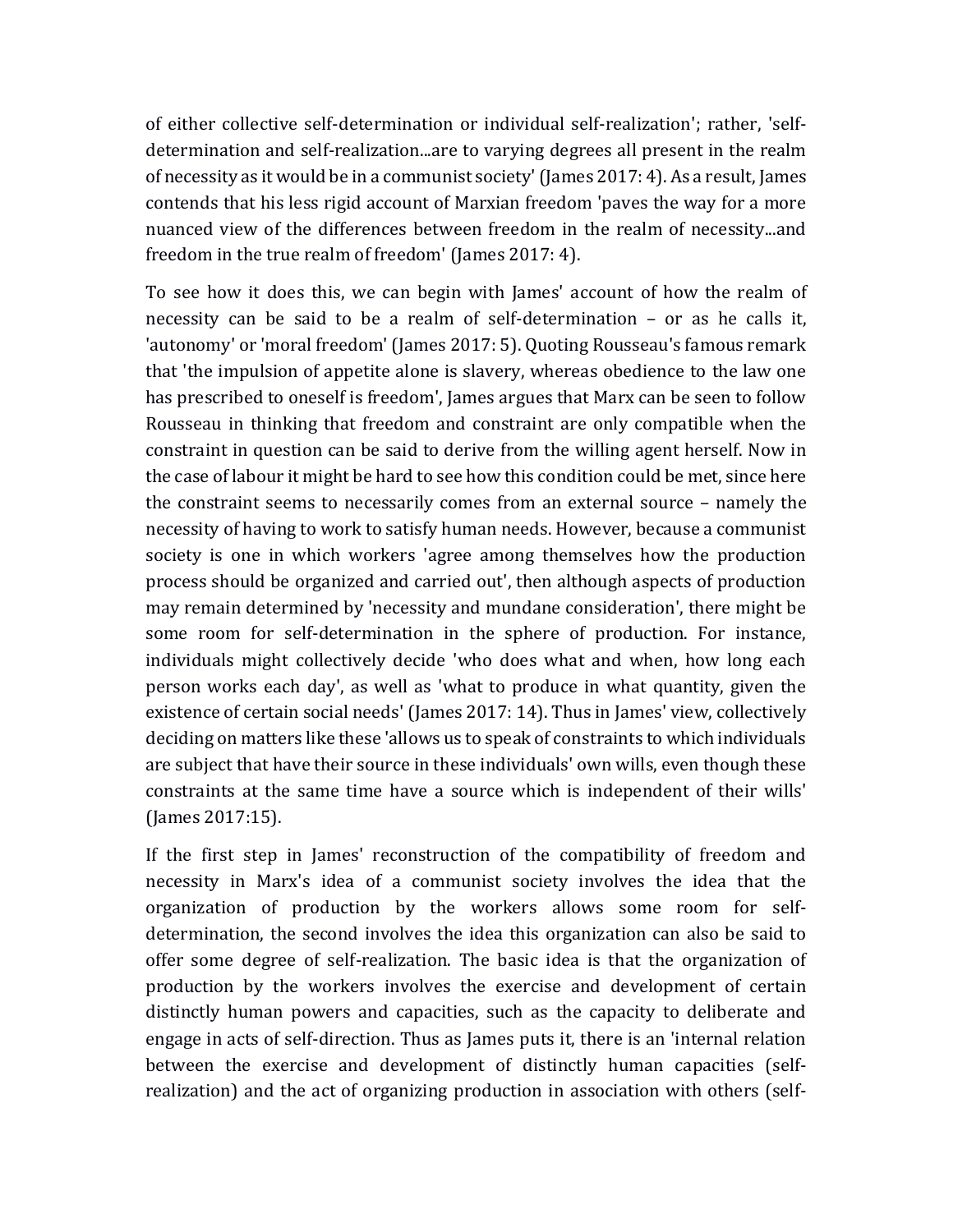determination), in so far as engaging in this act entails the exercise and development of these same capacities' (James 2017:16). Consequently, James argues that his account is able to explain how workers are able to achieve some degree of selfrealization through their work – or more precisely, through the the organization of their work – even when the activity of their work itself may be relatively undemanding and hence an unlikely source of self-realization.

In this way, James provides a fairly optimistic account of freedom in the realm of necessity, in that both self-determination and some degree of self-realization are characteristic of it. However, although labour can be a vehicle for the selfdetermination and self-realization, it is important to emphasize that, on James' account, participation in the realm of necessity is not required for the realization of either freedom: other activities can realize them too. In fact, James argues that activities outside work offer individuals the greater opportunity for freedom. This is because work in modern industrial societies often involves rote tasks that do not lend themselves to self-realization, and because though certain aspects of the production process may be amenable to deliberation and decision, a large part of it remains determined by the requirements of producing for the needs of society (James 2017:17-18). Thus if fortuitous personal or productive conditions allow individuals not to work and to dedicate themselves entirely to 'genuinely personal projects', such as playing music in an amateur orchestra (James' example), then this would be a boon for human freedom. I shall return to this claim in the following section, for I believe it is at odds with Marx's considered view on the place of work in the good or free life.

I think it is fair to say that the textual evidence for James' view that the organization of material production by communist producers, as well as being a form of selfdetermination, can also lend itself to a degree of self-realization, is not especially strong. Indeed, James himself concedes that these themes are 'largely implicit' in Marx, and that some of Marx's remarks on this issue provide support for the more rigid separation between self-determination and self-realization he rejects and I defend, as for example when Marx says that 'the realm of freedom really begins only...beyond the sphere of material production' (Marx 1998: 807). To be fair to James, though, the exegetical evidence is often ambiguous and open to his interpretation, even if it does not directly confirm it. So to give one example: in another passage from the third volume of *Capital* that James does not quote but is congenial to his core claims, Marx writes that although workers under capitalism 'relate to the social nature of their labour, to its combination with the labour of others for a common purpose, as to an alien power...the situation is quite different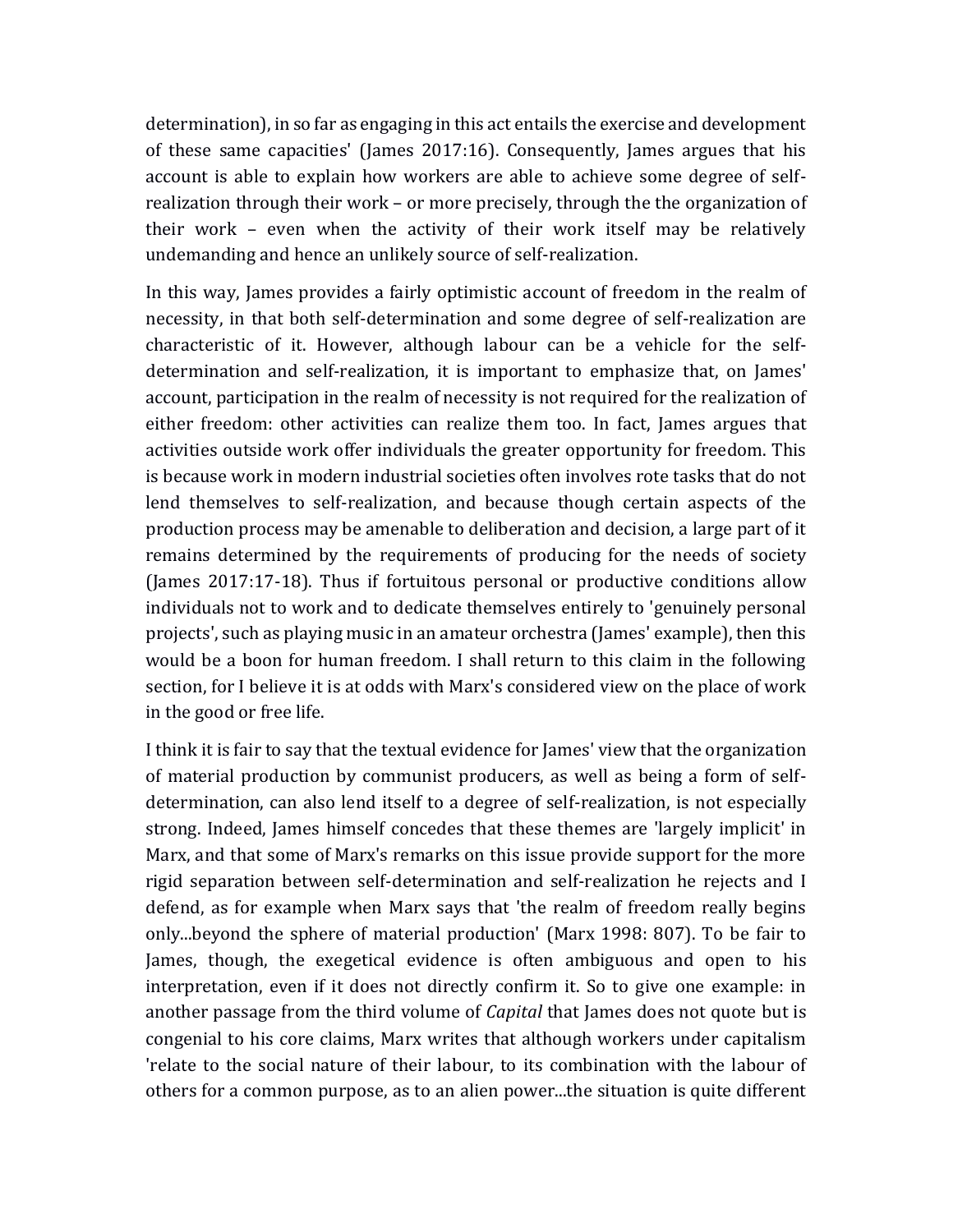in factories owned by the labourers themselves, as in Rochdale, for instance' (Marx 1998: 89). This quotation is ambiguous because Marx does not explain why the ownership of factories by the workers at Rochdale avoids alienation, but it seems plausible that it is partly because their ownership of the factories gives them control over production, in a way that offers some degree of self-determination and hence self-realization. In any case, even if Marx himself did not explicitly suggest this, it is a plausible view and one that is, moreover, entirely in in the spirit of his thought.

I conclude, then, that James is right to argue that my earlier attempt to explain the difference between freedom in the 'realm of necessity' and freedom in the 'true realm of freedom', by making a distinction between two different kinds of freedom, relies on a distinction that is ultimately 'too clear-cut', even though some of Marx's remarks invite such an interpretation; and that James' account provides a more nuanced account of this part of the story of the compatibility of freedom and necessity in communist society. In the next section, however, I argue that James' own explanation of the compatibility of freedom and necessity in a communist society misses a more fundamental aspect of the Marxian story.

## **Self-Realization** *Through* **Labour**

To make this claim, I begin by quoting the concluding passage of the early Marx's 'Comments on James Mill'. There, Marx invites the reader to imagine that we had 'produced as human beings', which is to say, in a non-alienated fashion under communism. In that case:

'1) In my *production* I would have objectified my *individuality*, its *specific character*, and therefore enjoyed not only an individual *manifestation of my life* during the activity, but also when looking at the object I would have the individual pleasure of knowing my personality to be *objective, visible to the senses* and hence a power *beyond all doubt*. 2) In your enjoyment or use of my product I would have the direct enjoyment both of being conscious of having satisfied a *human* need by my work, that is, of having objectified *man's* essential nature [*Wesen*], and of having thus created an object corresponding to the needs of another man's essential nature. 3) I would have been for you the *mediator* [*der mittler*] between you and the species, and therefore would become recognised and felt by you yourself as a completion [*Ergänzung*] of your own essential nature and as a necessary part of yourself, and consequently would know myself to be confirmed both in your thought and your love. 4) In the individual expression of my life I would have directly created your expression of your life, and therefore in my individual activity I would have directly *confirmed* and *realised* my true nature, my human nature, my communal nature [*mein wahres Wesen, mein menschliches, mein Gemeinwesen*]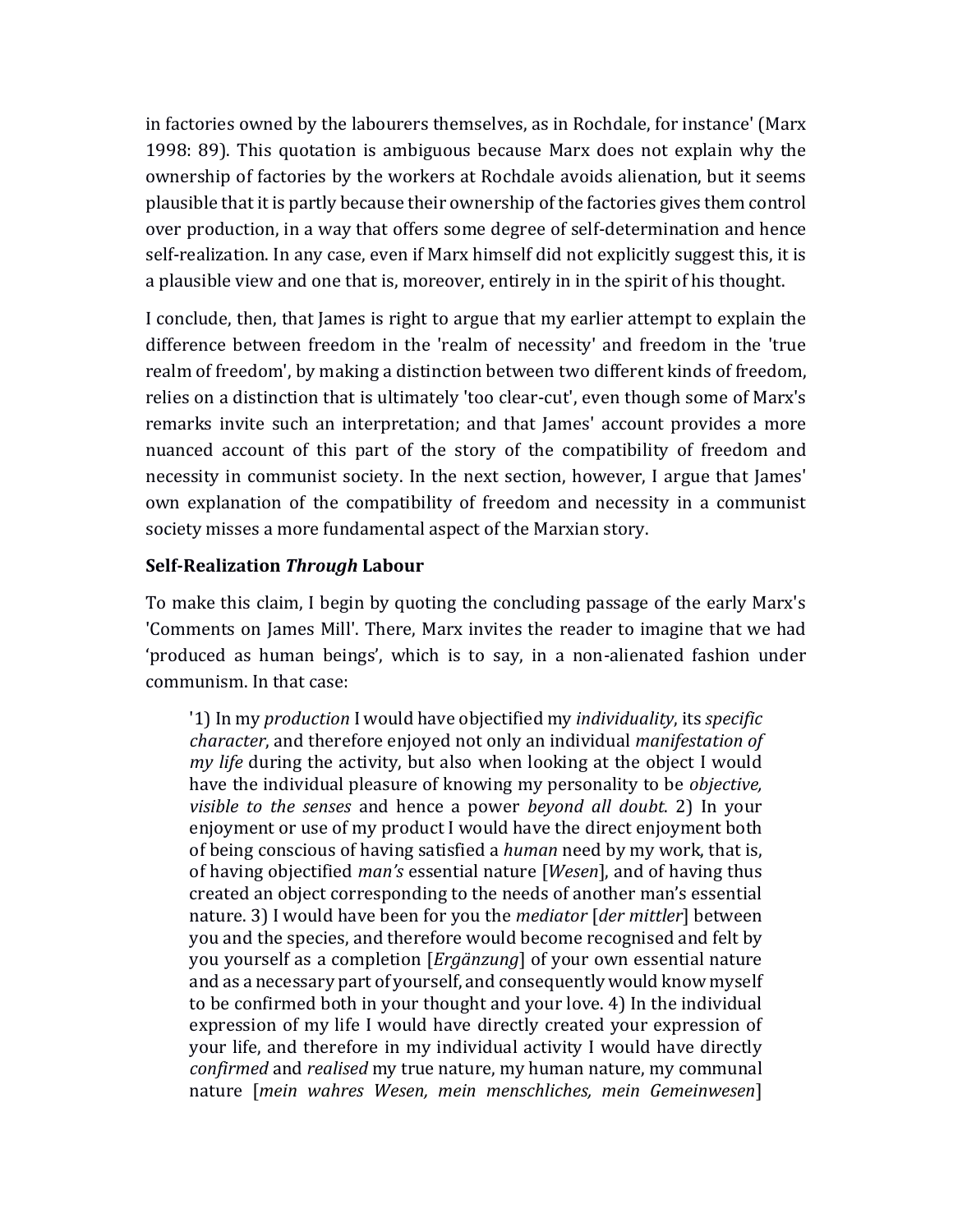(Marx 1975a: 277–288).

This is a complex passage, which I can only briefly summarize here.<sup>3</sup> The key point is that Marx is describing a communist society as one in which individuals achieve self-realization *through* labour – by helping others to satisfy their needs. Thus in (1) Marx claims that in non-alienated production I would enjoy an individual expression of life during production and in knowing my personality to be manifest in the product I create. However, in (2) through to (4) Marx emphasizes how my production serves another, satisfies their need, and how that production for others contributes to my own, as well as the others, self-realization. Thus when you consume my product, I experience the enjoyment of knowing that my activity has satisfied your need. Because I have satisfied your need, you recognize me as the 'completion' of your essential nature. And finally, because I recognize that you appreciate my production for you, my cognizance of your appreciation completes my self-realization.

What I want to emphasize is that this account of self-realization through labour that meets the needs of others, labour that characterizes production in a communist society, involves a distinctive conception of the relationship between freedom and necessity.<sup>4</sup> According to this conception, freedom is not merely compatible with necessity. Rather, the necessity of labour is part of the explanation for why labour is a free and self-realizing activity. For it is only in labour that 'I would have the direct enjoyment both of being conscious of having satisfied a *human* need', and it is only when I have satisfied another's need that I can be recognized as completing another's 'essential nature'. Of course, one could enjoy 'genuinely personal projects' that are not directed at meeting needs. But, for reasons given, the type of selfrealization that Marx identifies here can only be had in the realm of necessity.

To see the distinctiveness of Marx's view on this matter, we may ask the following question, which James also considers in his paper – namely, what would Marx think of a society where needs are met without people having to work, so that people may devote themselves to whatever they find intrinsically enjoyable? A description of the kind of society I have in mind is provided – and endorsed – by Hume:

'Let us suppose that nature has bestowed on the human race such a profuse abundance of all external conveniences, that, without any uncertainty in the event, without any care or industry on our part, every individual finds himself fully provided with whatever his most voracious appetites can want, or luxurious imagination wish or desire...No laborious occupation required; no tillage, no navigation. Music, poetry, and contemplation form his sole business: conversation, mirth and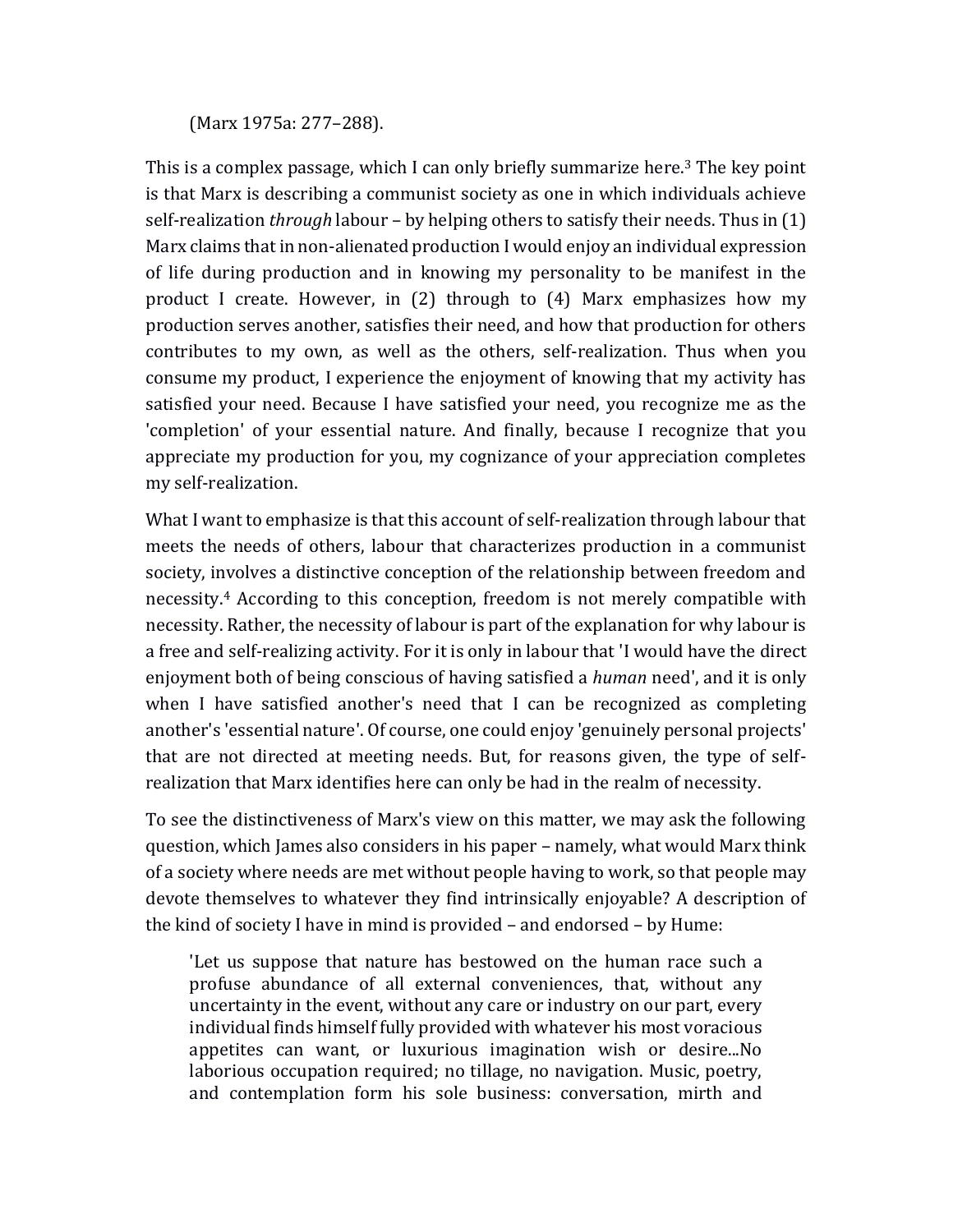friendship his sole amusement' (Hume 1994: 80).

Now, I think that Marx, in contrast to Hume, would not see such a situation as an ideal. For in Marx's view, people realize their nature by engaging their powers and capacities in the satisfaction of another's needs. Thus people could not flourish if God were to rain manna from heaven, because that would make producing for others superfluous. In conditions of superabundance, people would not enjoy the knowledge that they had satisfied another's essential needs, or the recognition of others for completing their essential nature. Thus their self-realization would be incomplete. Now this does not commit Marx to the implausible view that 'the more labour the better', for even if labour is required for self-realization it does not follow that the more we work, the more we flourish. What human beings need, Marx thought, is 'a totality of human manifestations of life', that is, both labour and leisure (Marx 1975b: 304). Thus if productive conditions allow people to labour for, say, four hours a day and then pursue personal projects in the remaining time, this would be compatible with the requirements of Marxian self-realization, as I interpret it. What is not compatible, however, is a situation where people do not need to work at all, the situation described by Hume.

The difference between my interpretation and James' should now be apparent. In my view, participation in the realm of necessity is required for the achievement of freedom and self-realization. In James' view, by contrast, such participation is not. More precisely, in James' view participation is *compatible* with freedom, because the organization of production by communist producers provides some degree of selfdetermination and hence self-realization. But it is not *required* for freedom, because other activities can realize these freedoms to a higher degree. Thus people will be more free if they are liberated from the constraint of having to produce for others. On this issue, James' Marx agrees with Hume.

Now I think that Marx's considered view is that labour is required for freedom and self-realization. Let me provide some exegetical evidence, in addition to the passage above, in support of this claim. In the 'Economic and Philosophical Manuscripts', Marx describes labour as 'life activity', 'species life', and as the 'spiritual essence [*Wesen*]', the '*human* essence' (Marx 1975b: 276-277). He also criticizes the political economists for mistakenly seeing labour – the 'wealth of human endeavour' – only in its relation to 'utility', as ''*need*'', ''*vulgar need*'''. In reality, the history of industry and the established objective existence of industry are the open book of man's essential powers' (Marx 1975b: 302-303). Although these views are especially strong in the 1844 writings, they do not disappear in Marx's later work. Thus in the *Grundrisse*, for example, Marx criticizes both the Christian view that labour is a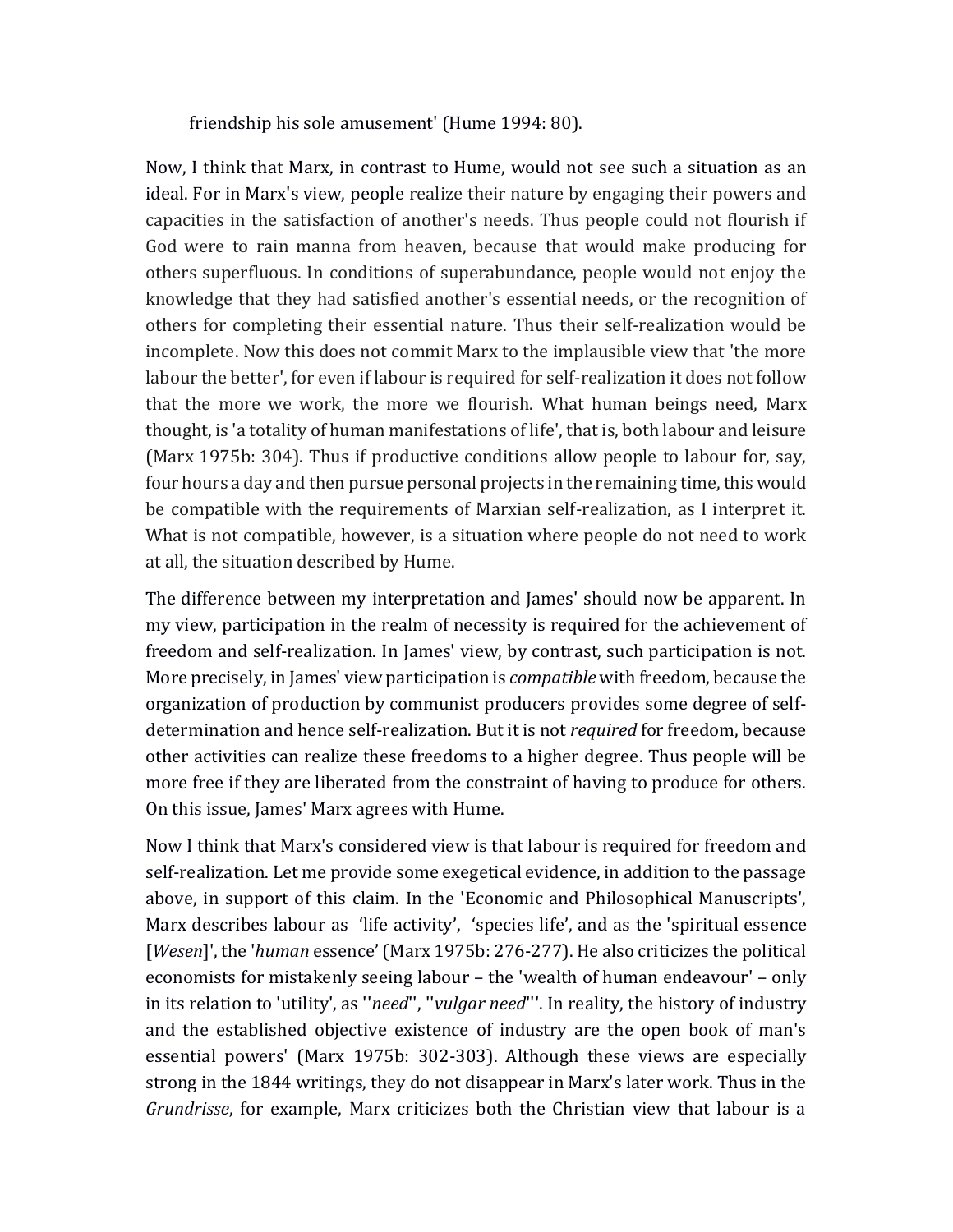punishment for our fallen nature as well as Adam Smith's view that leisure is the ideal state of things and identical with 'liberty' and 'happiness'. As he puts it, it '[i]t does not seem remotely to occur to him [Smith] that the individual "in his ordinary state of health, strength, spirits, skill, dexterity" also needs a normal portion of labour' (Marx 1987: 529-530). Likewise, in the first volume of *Capital* Marx questions whether a society of great abundance where needs are met without people having to work would be most conducive to self-realization. On those rare occasions when the necessities of life are provided gratis, writes Marx, nature 'keeps [man] in hand, like a child in leading-strings...[and] does not impose upon him any necessity to develop himself' (Marx 1996: 515). And finally, in the 'Critique of the Gotha Programme', Marx famously says that in a future communist society labour will become 'not only a means of life, but life's prime want' (Marx 1989: 87). On this view, work is not only necessary (a 'means of life), but something that people would choose to do above all else ('life's prime want').<sup>5</sup>

In reply to quotations such as these, James may concede the textual evidence for my interpretation, but argue that his reconstruction offers the more plausible account of freedom, and should therefore be adopted on those grounds. In particular, he might emphasize how his account does not rely on any controversial perfectionist assumptions – for example, about the nature of the human good, or the fulfilling nature of specific types of human activity (James 2017:18). However, I would argue that these controversial perfectionist assumptions are essential to Marx's position, and it is questionable whether an account that jettisons them could really be said to capture either the letter or the spirit of Marx's writings. Furthermore, while James' interpretation may indeed provide a more palatable version of Marx for contemporary political philosophy, with its suspicion of perfectionism, his approach also threatens to empty Marx's position of its distinctive content. For consider: James' interpretation makes Marx broadly congruent with the dominant view in the history of philosophy – here exemplified by Hume – that it is time outside work that is most conducive to human freedom and self-realization.<sup>6</sup> Finally, though I have no time to defend this thesis here, I believe that the view that labour has some special significance for freedom and self-realization is more defensible than James imagines.<sup>7</sup>

i In this paper I use the the terms 'work' and 'labour' interchangeably to refer to production directed at meeting human needs.

i For discussion of this debate, see Kandiyali 2014.

i For an excellent discussion of this passage, see Brudney 1997: 169-192.

i Admittedly, Marx does not mention 'freedom' in this passage. However, he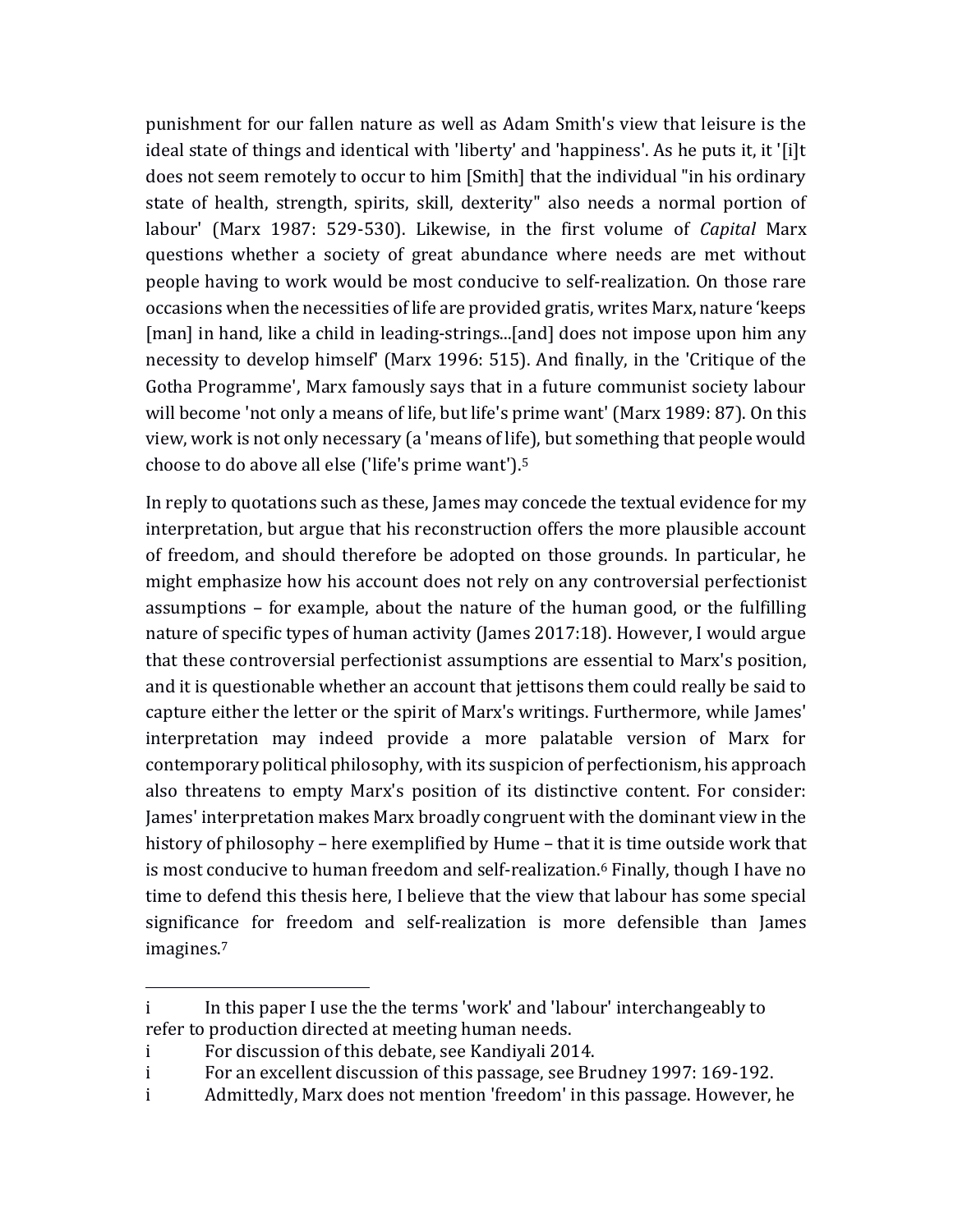is clearly talking about self-realization, and in various places he makes clear that he has a self-realization conception of freedom. For instance, in the *Grundrisse* he describes labour as 'self-realization, objectification of the subject, and thus real freedom, whose action is precisely work' (Marx 1987: 530). Likewise, in the famous quotation from the third volume of *Capital*, Marx might also be seen to equate freedom and self-realization. There, the 'true realm of freedom' is glossed as the 'development of human energy an end in itself' (Marx 1998: 807).

i James quotes this passage, but in my view it does not support his position. For here Marx suggests that work will become the foremost need in life, whereas James describes labour as something that people would reasonably choose not to do if the productive conditions allowed it.

i In general, I think that James overemphasizes what we might call the Rousseauian or Kantian side of Marx's thought (concerning autonomy or selfdetermination) and concurrently underplays the Aristotelian side – the side that emphasizes that the good or free life is one spent exercising and developing one's distinctly human powers.

For comments on a previous draft of this paper I would like to thank Chris Bennett.

### **References**

Brudney, Daniel (1998) *Marx's Attempt to Leave Philosophy*. Cambridge: Harvard University Press.

Hume, David (1994) *Political Writings.* Hackett: Indianapolis/Cambridge.

David James (2017) 'The Compatibility of Freedom and Necessity in Marx's Idea of a Communist Society', *European Journal of Philosophy*, doi: [10.1111/ejop.12209.](http://dx.doi.org/10.1111/ejop.12209)

Kandiyali, Jan (2014) 'Freedom and Necessity in Marx's Account of Communism', *British Journal for the History of Philosophy,* 22 (1): 104-123.

Marx, Karl (1975a) 'Comments on James Mill's *Éléments D'économie Politique'*, *Marx and Engels Collected Works,* vol. 3. (London: Lawrence and Wishart).

–-(1975b) 'Economic and Philosophic Manuscripts of 1844', *Marx and Engels Collected Works,* vol. 3. (London: Lawrence and Wishart).

–-(1987) *Grundrisse* ('Outlines of the Critique of Political Economy' (Rough Draft of 1857-58) [First Instalment]*, Marx and Engels Collected Works,* vol. 28. (London: Lawrence and Wishart).

–-(1989) 'Critique of the Gotha Programme', *Marx and Engels Collected Works,* vol. 24. (London: Lawrence and Wishart).